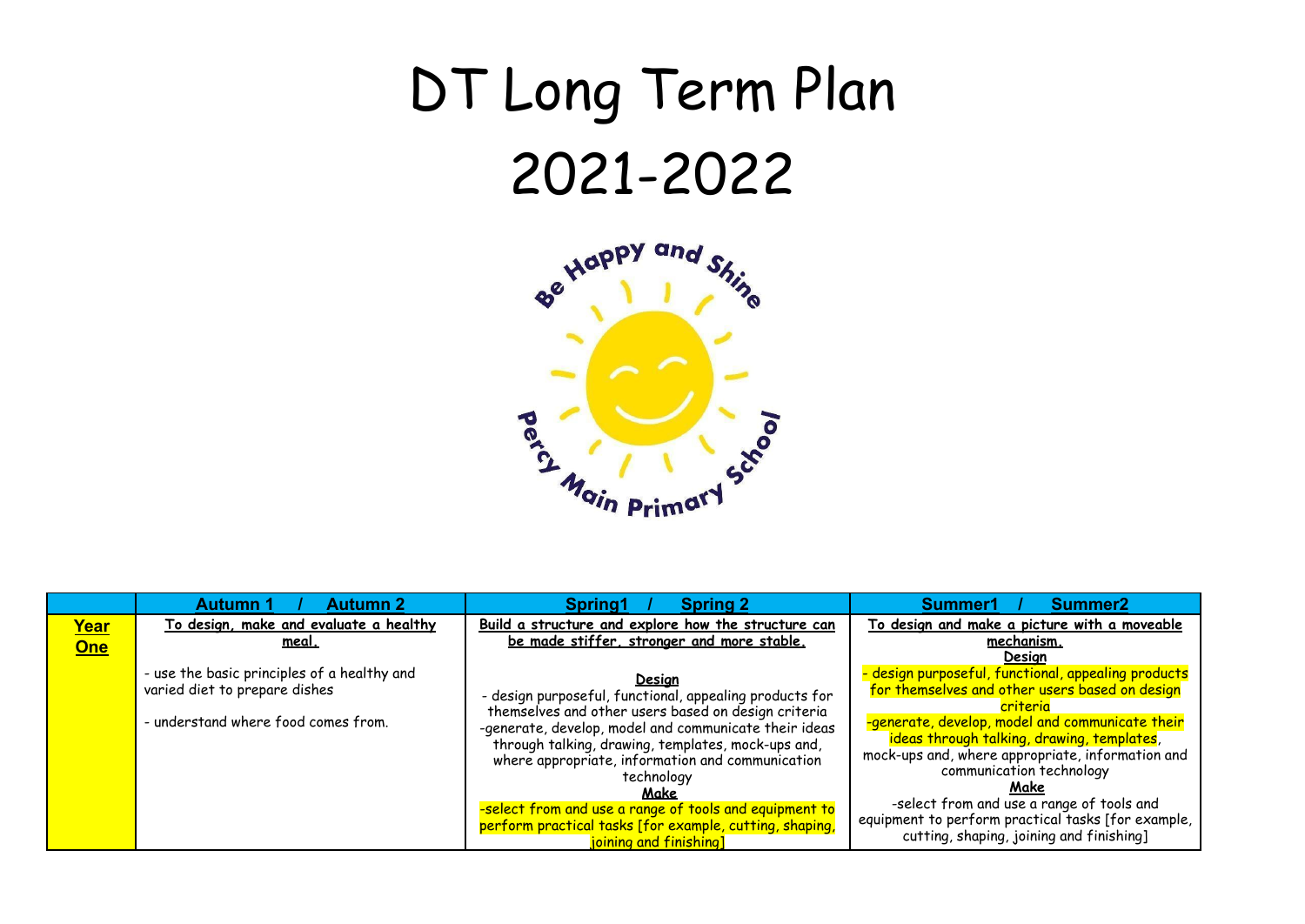|                    |                                                                                                                                                                                                                                                                                                                                                                                                                                                                                                                                                                                                                                                                                                                                                                                                                                                                                                                                                                                                                                                                                                | -select from and use a wide range of materials and<br>components, including construction materials, textiles<br>and ingredients, according to their characteristics<br>Evaluate<br>-explore and evaluate a range of existing products<br>-evaluate their ideas and products against design<br>criteria Technical knowledge<br>-build structures, exploring how they can be made<br>stronger, stiffer and more stable<br>-explore and use mechanisms [for example, levers,<br>sliders, wheels and axles], in their products. | -select from and use a wide range of materials and<br>components, including construction materials,<br>textiles and ingredients, according to their<br>characteristics<br>Evaluate<br>-explore and evaluate a range of existing products<br>-evaluate their ideas and products against design<br>criteria Technical knowledge<br>-build structures, exploring how they can be made<br>stronger, stiffer and more stable<br>-explore and use mechanisms [for example, levers,<br>sliders, wheels and axles], in their products.                                                                                                                                                                                                                                                                                                                                                                                                                                                                                                                             |
|--------------------|------------------------------------------------------------------------------------------------------------------------------------------------------------------------------------------------------------------------------------------------------------------------------------------------------------------------------------------------------------------------------------------------------------------------------------------------------------------------------------------------------------------------------------------------------------------------------------------------------------------------------------------------------------------------------------------------------------------------------------------------------------------------------------------------------------------------------------------------------------------------------------------------------------------------------------------------------------------------------------------------------------------------------------------------------------------------------------------------|-----------------------------------------------------------------------------------------------------------------------------------------------------------------------------------------------------------------------------------------------------------------------------------------------------------------------------------------------------------------------------------------------------------------------------------------------------------------------------------------------------------------------------|------------------------------------------------------------------------------------------------------------------------------------------------------------------------------------------------------------------------------------------------------------------------------------------------------------------------------------------------------------------------------------------------------------------------------------------------------------------------------------------------------------------------------------------------------------------------------------------------------------------------------------------------------------------------------------------------------------------------------------------------------------------------------------------------------------------------------------------------------------------------------------------------------------------------------------------------------------------------------------------------------------------------------------------------------------|
| Year<br><b>Two</b> | Design and make - Models of the types of<br>buildings burned in the GFNG<br><b>Design</b><br>- design purposeful, functional, appealing<br>products for themselves and other users based<br>on design criteria<br>-generate, develop, model and communicate<br>their ideas through talking, drawing, templates,<br>mock-ups and, where appropriate, information<br>and communication technology<br>Make<br>-select from and use a range of tools and<br>equipment to perform practical tasks [for<br>example, cutting, shaping, joining and finishing]<br>-select from and use a wide range of materials<br>and components, including construction<br>materials, textiles and ingredients, according to<br>their characteristics<br>Evaluate<br>-explore and evaluate a range of existing<br>products<br>-evaluate their ideas and products against<br>design criteria Technical knowledge<br>-build structures, exploring how they can be<br>made stronger, stiffer and more stable<br>-explore and use mechanisms [for example,<br>levers, sliders, wheels and axles], in their<br>products. | Food technology - savoury dishes<br>- use the basic principles of a healthy and varied diet<br>to prepare dishes<br>- understand where food comes from.<br>-select from and use a wide range of ingredients,<br>according to their characteristics                                                                                                                                                                                                                                                                          | Design and make - Textiles, sewing.<br><u>Desian</u><br>- design purposeful, functional, appealing products<br>for themselves and other users based on design<br>criteria<br>-generate, develop, model and communicate their<br>ideas through talking, drawing, templates,<br>mock-ups and, where appropriate, information and<br>communication technology<br>Make<br>-select from and use a range of tools and<br>equipment to perform practical tasks [for example,<br>cutting, shaping, joining and finishing]<br>-select from and use a wide range of materials and<br>components, including construction materials,<br>textiles and ingredients, according to their<br>characteristics<br><b>Evaluate</b><br>-explore and evaluate a range of existing products<br>-evaluate their ideas and products against design<br>criteria Technical knowledge<br>-build structures, exploring how they can be made<br>stronger, stiffer and more stable<br>-explore and use mechanisms [for example, levers,<br>sliders, wheels and axles], in their products. |
| Year               | Understand and apply the principles of a                                                                                                                                                                                                                                                                                                                                                                                                                                                                                                                                                                                                                                                                                                                                                                                                                                                                                                                                                                                                                                                       | Textile Design - (use of variety of materials and                                                                                                                                                                                                                                                                                                                                                                                                                                                                           | Understand and use mechanical systems in their                                                                                                                                                                                                                                                                                                                                                                                                                                                                                                                                                                                                                                                                                                                                                                                                                                                                                                                                                                                                             |
| <b>Three</b>       | healthy and varied diet                                                                                                                                                                                                                                                                                                                                                                                                                                                                                                                                                                                                                                                                                                                                                                                                                                                                                                                                                                                                                                                                        | techniques)                                                                                                                                                                                                                                                                                                                                                                                                                                                                                                                 | products                                                                                                                                                                                                                                                                                                                                                                                                                                                                                                                                                                                                                                                                                                                                                                                                                                                                                                                                                                                                                                                   |
|                    |                                                                                                                                                                                                                                                                                                                                                                                                                                                                                                                                                                                                                                                                                                                                                                                                                                                                                                                                                                                                                                                                                                |                                                                                                                                                                                                                                                                                                                                                                                                                                                                                                                             |                                                                                                                                                                                                                                                                                                                                                                                                                                                                                                                                                                                                                                                                                                                                                                                                                                                                                                                                                                                                                                                            |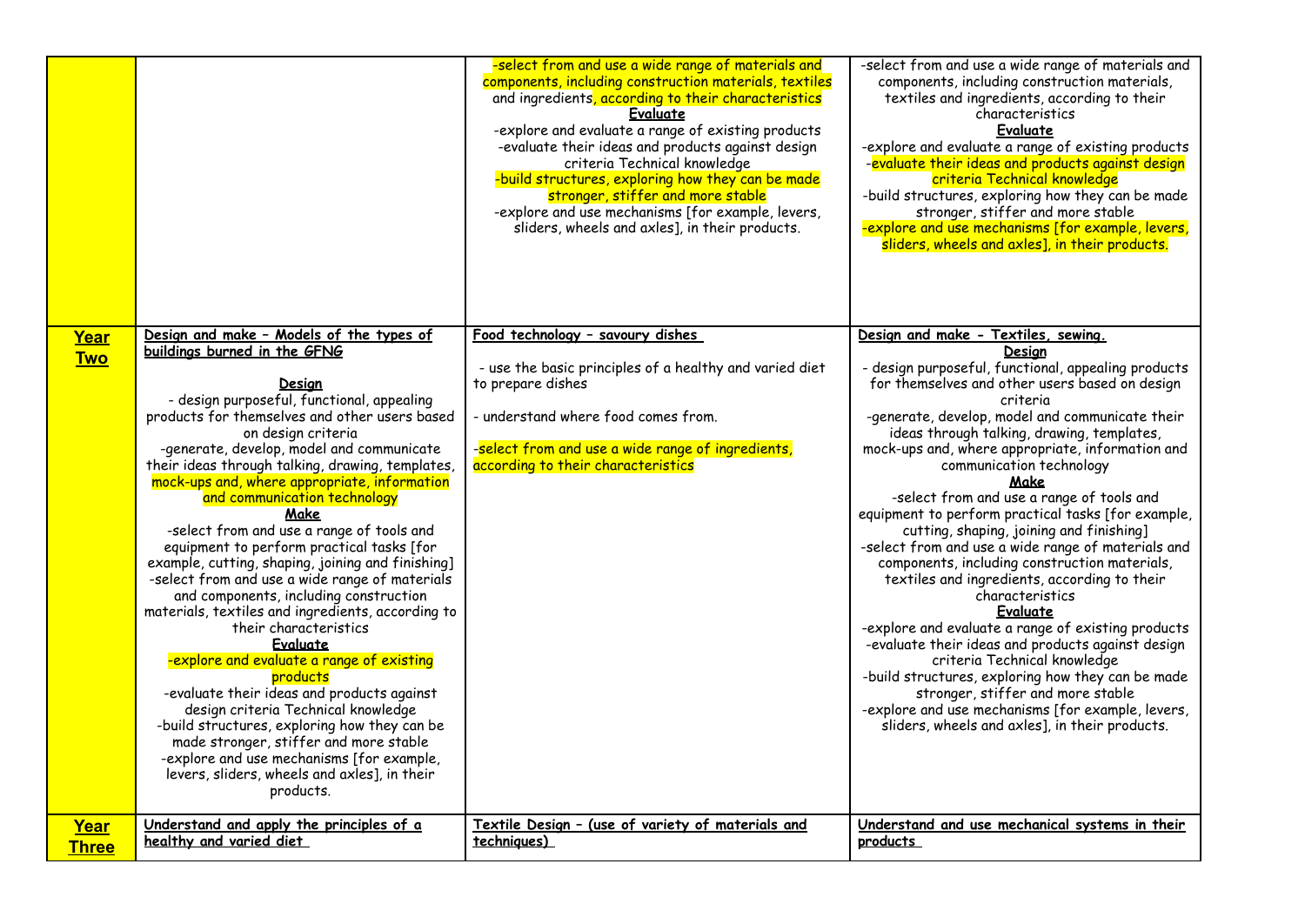| -understand and apply the principles of a<br>healthy and varied diet<br>-prepare and cook a variety of predominantly<br>savoury dishes using a range of cooking<br>techniques<br>-understand seasonality, and know where and<br>how a variety of ingredients are grown, reared,<br>caught and processed. | Design<br>-use research and develop design criteria to inform the<br>design of innovative, functional, appealing products that<br>are fit for purpose, aimed at particular individuals or<br>groups<br>-generate, develop, model and communicate their ideas<br>through discussion, annotated sketches, cross-sectional<br>and exploded diagrams, prototypes, pattern pieces and<br>computer-aided design<br>Make | Apply their understanding of how to strengthen,<br>stiffen and reinforce more complex structures.<br>Design<br>-use research and develop design criteria to inform<br>the design of innovative, functional, appealing<br>products that are fit for purpose, aimed at<br>particular individuals or groups<br>-generate, develop, model and communicate their<br>ideas through discussion, annotated sketches,<br>cross-sectional and exploded diagrams, prototypes,<br>pattern pieces and computer-aided design |
|----------------------------------------------------------------------------------------------------------------------------------------------------------------------------------------------------------------------------------------------------------------------------------------------------------|-------------------------------------------------------------------------------------------------------------------------------------------------------------------------------------------------------------------------------------------------------------------------------------------------------------------------------------------------------------------------------------------------------------------|----------------------------------------------------------------------------------------------------------------------------------------------------------------------------------------------------------------------------------------------------------------------------------------------------------------------------------------------------------------------------------------------------------------------------------------------------------------------------------------------------------------|
|                                                                                                                                                                                                                                                                                                          | -select from and use a wider range of tools and<br>equipment to perform practical tasks [for example,<br>cutting, shaping, joining and finishing], accurately<br>-select from and use a wider range of materials and<br>components, including construction materials, textiles<br>and ingredients, according to their functional properties<br>and aesthetic qualities<br>Evaluate                                | Make<br>-select from and use a wider range of tools and<br>equipment to perform practical tasks [for example,<br>cutting, shaping, joining and finishing], accurately<br>-select from and use a wider range of materials<br>and components, including construction materials,<br>textiles and ingredients, according to their<br>functional properties and aesthetic qualities                                                                                                                                 |
|                                                                                                                                                                                                                                                                                                          | -investigate and analyse a range of existing products                                                                                                                                                                                                                                                                                                                                                             | Evaluate                                                                                                                                                                                                                                                                                                                                                                                                                                                                                                       |
|                                                                                                                                                                                                                                                                                                          | -evaluate their ideas and products against their own<br>design criteria and consider the views of others to<br>improve their work<br>-understand how key events and individuals in design and<br>technology have helped shape the world Technical<br>knowledge                                                                                                                                                    | -investigate and analyse a range of existing<br>products<br>-evaluate their ideas and products against their<br>own design criteria and consider the views of<br>others to improve their work                                                                                                                                                                                                                                                                                                                  |
|                                                                                                                                                                                                                                                                                                          | -apply their understanding of how to strengthen, stiffen<br>and reinforce more complex structures                                                                                                                                                                                                                                                                                                                 | -understand how key events and individuals in<br>design and technology have helped shape the world<br>Technical knowledge                                                                                                                                                                                                                                                                                                                                                                                      |
|                                                                                                                                                                                                                                                                                                          | -understand and use mechanical systems in their<br>products [for example, gears, pulleys, cams, levers and<br>linkages]                                                                                                                                                                                                                                                                                           | -apply their understanding of how to strengthen,<br>stiffen and reinforce more complex structures                                                                                                                                                                                                                                                                                                                                                                                                              |
|                                                                                                                                                                                                                                                                                                          | -understand and use electrical systems in their products<br>[for example, series circuits incorporating switches,<br>bulbs, buzzers and motors]                                                                                                                                                                                                                                                                   | -understand and use mechanical systems in their<br>products [for example, gears, pulleys, cams, levers<br>and linkages]                                                                                                                                                                                                                                                                                                                                                                                        |
|                                                                                                                                                                                                                                                                                                          | -apply their understanding of computing to program,<br>monitor and control their products.                                                                                                                                                                                                                                                                                                                        | -understand and use electrical systems in their<br>products [for example, series circuits<br>incorporating switches, bulbs, buzzers and motors]                                                                                                                                                                                                                                                                                                                                                                |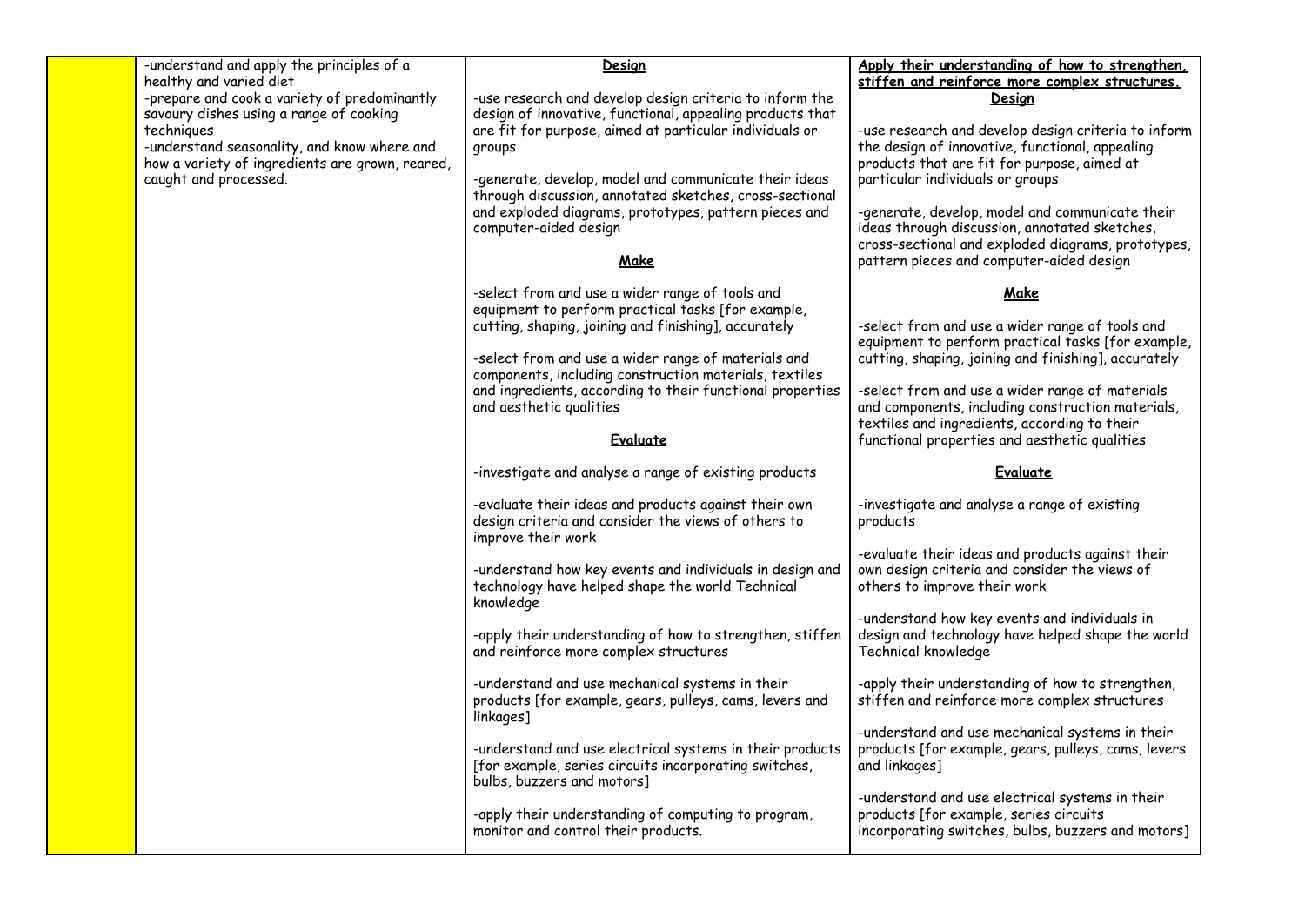|             |                                                                                                                                                                               |                                                                                                                                                                                                       | -apply their understanding of computing to<br>program, monitor and control their products.                                                                                                            |
|-------------|-------------------------------------------------------------------------------------------------------------------------------------------------------------------------------|-------------------------------------------------------------------------------------------------------------------------------------------------------------------------------------------------------|-------------------------------------------------------------------------------------------------------------------------------------------------------------------------------------------------------|
| Year        | Prepare and cook a variety of dishes.                                                                                                                                         | Understand and use electrical systems in their                                                                                                                                                        | Textiles.                                                                                                                                                                                             |
| <b>Four</b> |                                                                                                                                                                               | products.                                                                                                                                                                                             | <u>Design</u>                                                                                                                                                                                         |
|             | -understand and apply the principles of a<br>healthy and varied diet<br>-prepare and cook a variety of predominantly<br>savoury dishes using a range of cooking<br>techniques | Desian<br>-use research and develop design criteria to inform the<br>design of innovative, functional, appealing products that<br>are fit for purpose, aimed at particular individuals or<br>groups   | -use research and develop design criteria to inform<br>the design of innovative, functional, appealing<br>products that are fit for purpose, aimed at<br>particular individuals or groups             |
|             | -understand seasonality, and know where and<br>how a variety of ingredients are grown, reared,<br>caught and processed.                                                       | -generate, develop, model and communicate their ideas<br>through discussion, annotated sketches, cross-sectional<br>and exploded diagrams, prototypes, pattern pieces and<br>computer-aided design    | -generate, develop, model and communicate their<br>ideas through discussion, annotated sketches,<br>cross-sectional and exploded diagrams, prototypes,<br>pattern pieces and computer-aided design    |
|             |                                                                                                                                                                               | Make                                                                                                                                                                                                  | Make                                                                                                                                                                                                  |
|             |                                                                                                                                                                               | -select from and use a wider range of tools and<br>equipment to perform practical tasks [for example,<br>cutting, shaping, joining and finishing], accurately                                         | -select from and use a wider range of tools and<br>equipment to perform practical tasks [for example,<br>cutting, shaping, joining and finishing], accurately                                         |
|             |                                                                                                                                                                               | -select from and use a wider range of materials and<br>components, including construction materials, textiles<br>and ingredients, according to their functional properties<br>and aesthetic qualities | -select from and use a wider range of materials<br>and components, including construction materials,<br>textiles and ingredients, according to their<br>functional properties and aesthetic qualities |
|             |                                                                                                                                                                               | Evaluate                                                                                                                                                                                              | Evaluate                                                                                                                                                                                              |
|             |                                                                                                                                                                               | -investigate and analyse a range of existing products                                                                                                                                                 | -investigate and analyse a range of existing<br>products                                                                                                                                              |
|             |                                                                                                                                                                               | -evaluate their ideas and products against their own<br>design criteria and consider the views of others to<br>improve their work                                                                     | -evaluate their ideas and products against their<br>own design criteria and consider the views of<br>others to improve their work                                                                     |
|             |                                                                                                                                                                               | -understand how key events and individuals in design and<br>technology have helped shape the world Technical<br>knowledge                                                                             | -understand how key events and individuals in<br>design and technology have helped shape the world<br>Technical knowledge                                                                             |
|             |                                                                                                                                                                               | -apply their understanding of how to strengthen, stiffen<br>and reinforce more complex structures                                                                                                     | -apply their understanding of how to strengthen,<br>stiffen and reinforce more complex structures                                                                                                     |
|             |                                                                                                                                                                               | -understand and use mechanical systems in their<br>products [for example, gears, pulleys, cams, levers and<br>linkages]                                                                               | -understand and use mechanical systems in their<br>products [for example, gears, pulleys, cams, levers<br>and linkages]                                                                               |
|             |                                                                                                                                                                               | -understand and use electrical systems in their products<br>[for example, series circuits incorporating switches,<br>bulbs, buzzers and motors]                                                       |                                                                                                                                                                                                       |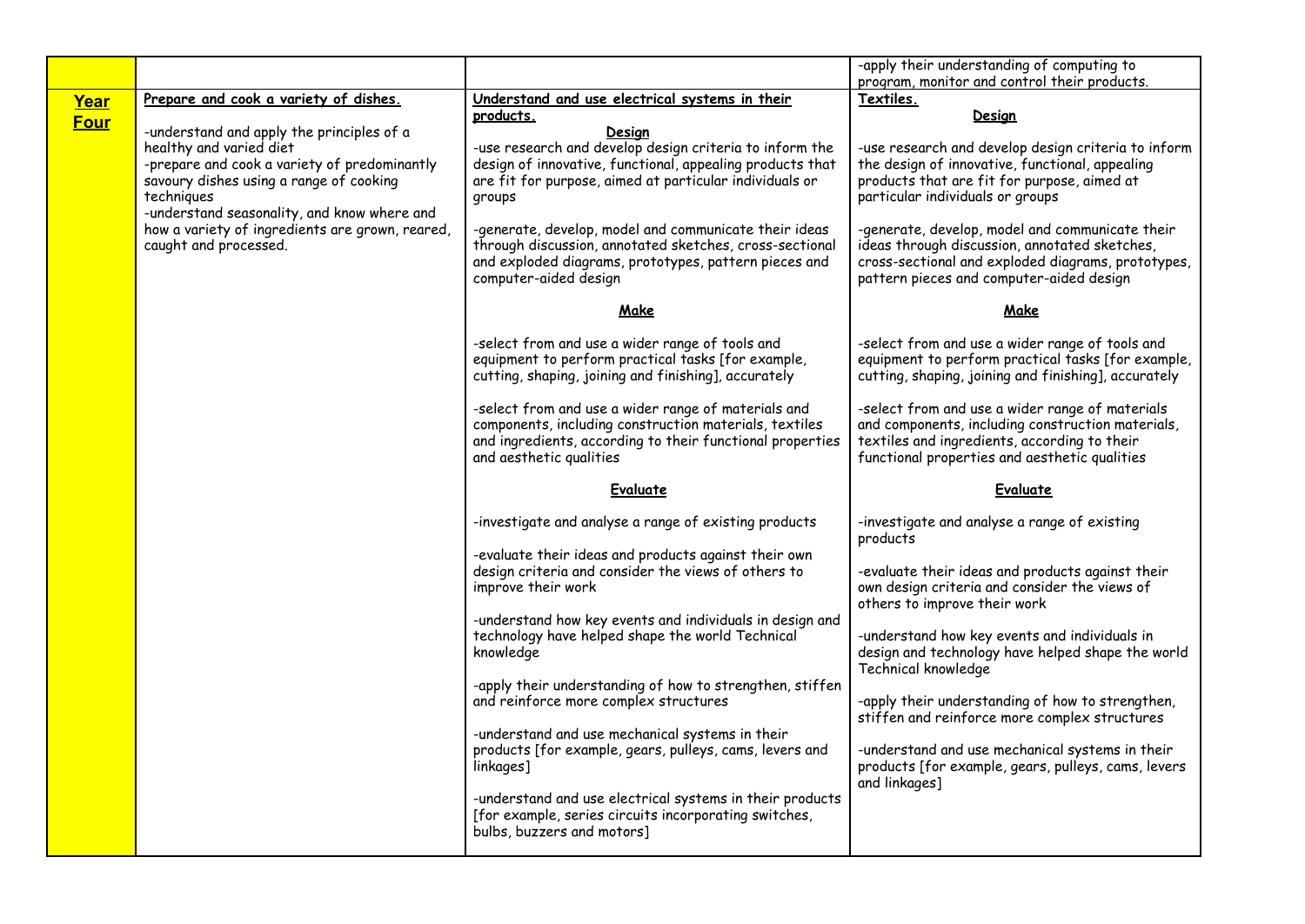|                     |                                                                                                                                                                                                                                                                                                                                                                                                                                                                                                                                                                                                                                                                                                                                                                                                                                                                                                                                                                                                                                                                                         | -apply their understanding of computing to program,<br>monitor and control their products.                                                                                                                                                                                                                                                                       | -understand and use electrical systems in their<br>products [for example, series circuits<br>incorporating switches, bulbs, buzzers and motors]<br>-apply their understanding of computing to<br>program, monitor and control their products.                                                                                                                                                                                                                                                                                                                                                                                                                                                                                                                                                                                                                                                                                                                                                                                                                                                                                                                    |
|---------------------|-----------------------------------------------------------------------------------------------------------------------------------------------------------------------------------------------------------------------------------------------------------------------------------------------------------------------------------------------------------------------------------------------------------------------------------------------------------------------------------------------------------------------------------------------------------------------------------------------------------------------------------------------------------------------------------------------------------------------------------------------------------------------------------------------------------------------------------------------------------------------------------------------------------------------------------------------------------------------------------------------------------------------------------------------------------------------------------------|------------------------------------------------------------------------------------------------------------------------------------------------------------------------------------------------------------------------------------------------------------------------------------------------------------------------------------------------------------------|------------------------------------------------------------------------------------------------------------------------------------------------------------------------------------------------------------------------------------------------------------------------------------------------------------------------------------------------------------------------------------------------------------------------------------------------------------------------------------------------------------------------------------------------------------------------------------------------------------------------------------------------------------------------------------------------------------------------------------------------------------------------------------------------------------------------------------------------------------------------------------------------------------------------------------------------------------------------------------------------------------------------------------------------------------------------------------------------------------------------------------------------------------------|
| Year<br><b>Five</b> | Textile Design - (use of variety of materials<br>and techniques)<br>Design and make a purse or bag for an Anglo<br>Saxon to keep their treasure in.<br>Design<br>-use research and develop design criteria to<br>inform the design of innovative, functional,<br>appealing products that are fit for purpose,<br>aimed at particular individuals or groups<br>-generate, develop, model and communicate<br>their ideas through discussion, annotated<br>sketches, cross-sectional and exploded<br>diagrams, prototypes, pattern pieces and<br>computer-aided design<br>Make<br>-select from and use a wider range of tools and<br>equipment to perform practical tasks [for<br>example, cutting, shaping, joining and finishing],<br>accurately<br>-select from and use a wider range of materials<br>and components, including construction<br>materials, textiles and ingredients, according to<br>their functional properties and aesthetic<br>qualities<br>Evaluate<br>-investigate and analyse a range of existing<br>products<br>-evaluate their ideas and products against their | Research foods popular in NY and create a deli<br>menu.<br>-understand and apply the principles of a healthy and<br>varied diet<br>-prepare and cook a variety of predominantly savoury<br>dishes using a range of cooking techniques<br>-understand seasonality, and know where and how a<br>variety of ingredients are grown, reared, caught and<br>processed. | Apply their understanding of how to strengthen.<br>stiffen and reinforce more<br>complex structures<br>Design<br>-use research and develop design criteria to inform<br>the design of innovative, functional, appealing<br>products that are fit for purpose, aimed at<br>particular individuals or groups<br>-generate, develop, model and communicate their<br>ideas through discussion, annotated sketches,<br>cross-sectional and exploded diagrams, prototypes,<br>pattern pieces and computer-aided design<br>Make<br>-select from and use a wider range of tools and<br>equipment to perform practical tasks [for example,<br>cutting, shaping, joining and finishing], accurately<br>-select from and use a wider range of materials<br>and components, including construction materials,<br>textiles and ingredients, according to their<br>functional properties and aesthetic qualities<br>Evaluate<br>-investigate and analyse a range of existing<br>products<br>-evaluate their ideas and products against their<br>own design criteria and consider the views of<br>others to improve their work<br>-understand how key events and individuals in |
|                     | own design criteria and consider the views of<br>others to improve their work                                                                                                                                                                                                                                                                                                                                                                                                                                                                                                                                                                                                                                                                                                                                                                                                                                                                                                                                                                                                           |                                                                                                                                                                                                                                                                                                                                                                  | design and technology have helped shape the world<br>Technical knowledge                                                                                                                                                                                                                                                                                                                                                                                                                                                                                                                                                                                                                                                                                                                                                                                                                                                                                                                                                                                                                                                                                         |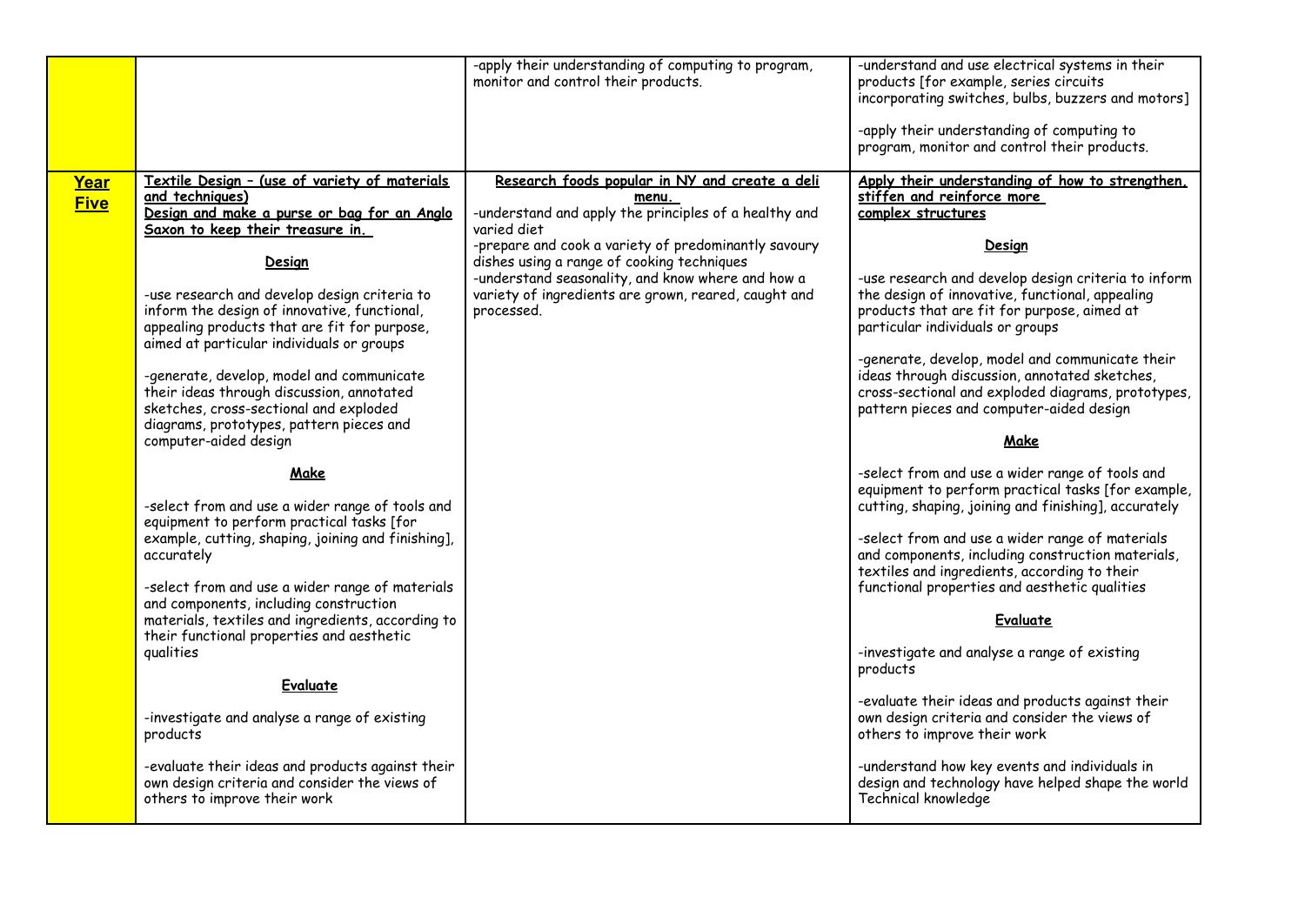| -understand how key events and individuals in<br>design and technology have helped shape the<br>world Technical knowledge<br>-apply their understanding of how to<br>strengthen, stiffen and reinforce more complex<br>structures<br>-understand and use mechanical systems in<br>their products [for example, gears, pulleys,<br>cams, levers and linkages]<br>-understand and use electrical systems in their<br>products [for example, series circuits<br>incorporating switches, bulbs, buzzers and<br>motorsl<br>-apply their understanding of computing to<br>program, monitor and control their products. |                                                                                                                                                                                                                                                                                                       | -apply their understanding of how to strengthen,<br>stiffen and reinforce more complex structures<br>-understand and use mechanical systems in their<br>products [for example, gears, pulleys, cams, levers<br>and linkages]<br>-understand and use electrical systems in their<br>products [for example, series circuits<br>incorporating switches, bulbs, buzzers and motors]<br>-apply their understanding of computing to<br>program, monitor and control their products.                                                                                                                                                                                                                                                    |
|------------------------------------------------------------------------------------------------------------------------------------------------------------------------------------------------------------------------------------------------------------------------------------------------------------------------------------------------------------------------------------------------------------------------------------------------------------------------------------------------------------------------------------------------------------------------------------------------------------------|-------------------------------------------------------------------------------------------------------------------------------------------------------------------------------------------------------------------------------------------------------------------------------------------------------|----------------------------------------------------------------------------------------------------------------------------------------------------------------------------------------------------------------------------------------------------------------------------------------------------------------------------------------------------------------------------------------------------------------------------------------------------------------------------------------------------------------------------------------------------------------------------------------------------------------------------------------------------------------------------------------------------------------------------------|
| their products.<br>Design<br>-use research and develop design criteria to<br>inform the design of innovative, functional,<br>appealing products that are fit for purpose,<br>aimed at particular individuals or groups<br>-generate, develop, model and communicate<br>their ideas through discussion, annotated<br>sketches, cross-sectional and exploded<br>diagrams, prototypes, pattern pieces and<br>computer-aided design<br>Make<br>-select from and use a wider range of tools and<br>equipment to perform practical tasks [for<br>example, cutting, shaping, joining and finishing],<br>accurately      | -understand and apply the principles of a healthy and<br>varied diet<br>-prepare and cook a variety of predominantly savoury<br>dishes using a range of cooking techniques<br>-understand seasonality, and know where and how a<br>variety of ingredients are grown, reared, caught and<br>processed. | -use research and develop design criteria to inform<br>the design of innovative, functional, appealing<br>products that are fit for purpose, aimed at<br>particular individuals or groups<br>-generate, develop, model and communicate their<br>ideas through discussion, annotated sketches,<br>cross-sectional and exploded diagrams, prototypes,<br>pattern pieces and computer-aided design<br>Make<br>-select from and use a wider range of tools and<br>equipment to perform practical tasks [for example,<br>cutting, shaping, joining and finishing], accurately<br>-select from and use a wider range of materials<br>and components, including construction materials,<br>textiles and ingredients, according to their |
| -select from and use a wider range of materials<br>and components, including construction<br>materials, textiles and ingredients, according to<br>their functional properties and aesthetic<br>qualities<br>Evaluate                                                                                                                                                                                                                                                                                                                                                                                             |                                                                                                                                                                                                                                                                                                       | functional properties and aesthetic qualities<br>Evaluate<br>-investigate and analyse a range of existing<br>products                                                                                                                                                                                                                                                                                                                                                                                                                                                                                                                                                                                                            |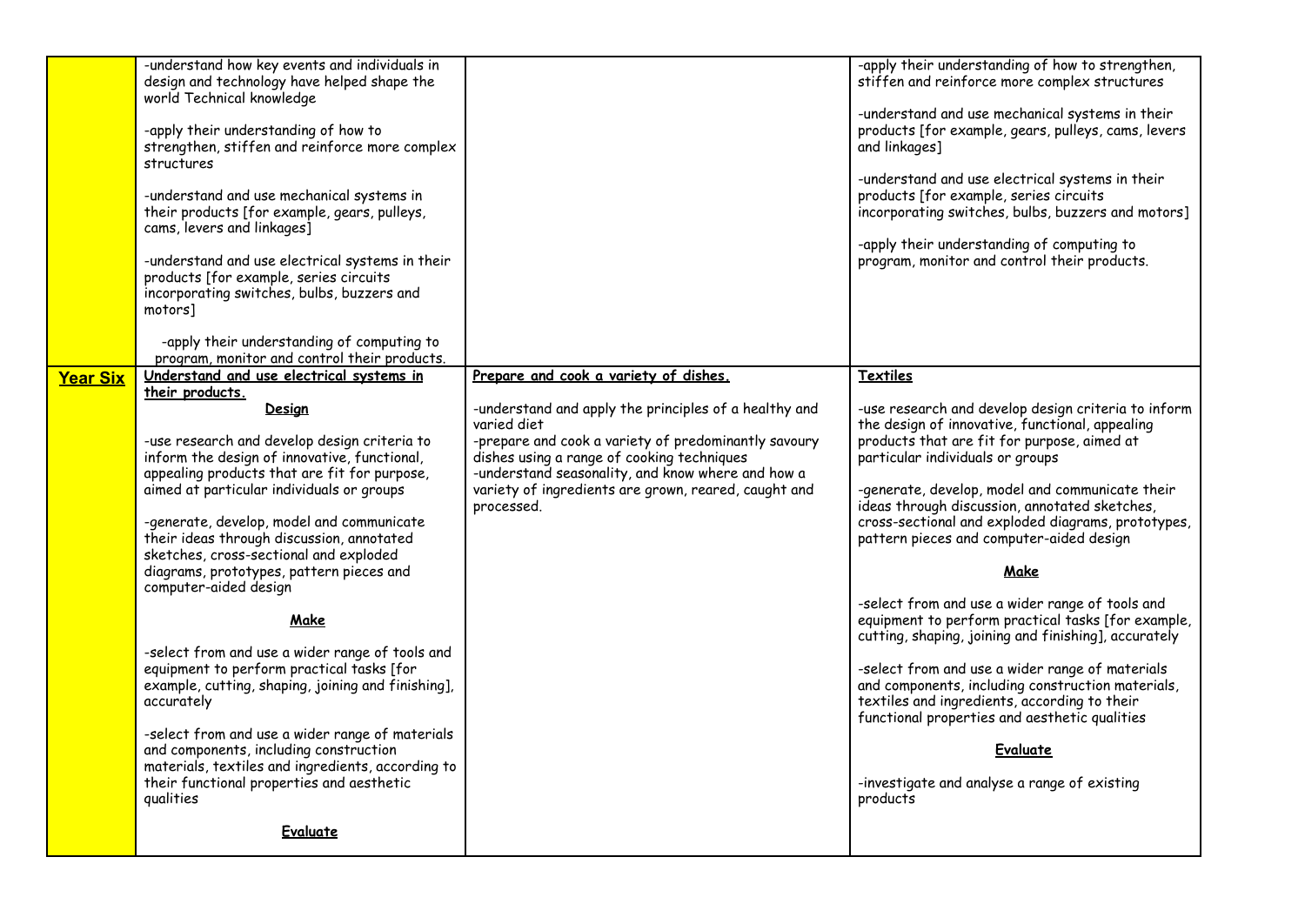|                     | -investigate and analyse a range of existing<br>products                                                                                           |                                                                                                                                                                                 | -evaluate their ideas and products against their<br>own design criteria and consider the views of<br>others to improve their work               |
|---------------------|----------------------------------------------------------------------------------------------------------------------------------------------------|---------------------------------------------------------------------------------------------------------------------------------------------------------------------------------|-------------------------------------------------------------------------------------------------------------------------------------------------|
|                     | -evaluate their ideas and products against their<br>own design criteria and consider the views of<br>others to improve their work                  |                                                                                                                                                                                 | -understand how key events and individuals in<br>design and technology have helped shape the world<br>Technical knowledge                       |
|                     | -understand how key events and individuals in<br>design and technology have helped shape the<br>world Technical knowledge                          |                                                                                                                                                                                 | -apply their understanding of how to strengthen,<br>stiffen and reinforce more complex structures                                               |
|                     | -apply their understanding of how to<br>strengthen, stiffen and reinforce more complex<br>structures                                               |                                                                                                                                                                                 | -understand and use mechanical systems in their<br>products [for example, gears, pulleys, cams, levers<br>and linkages]                         |
|                     | -understand and use mechanical systems in<br>their products [for example, gears, pulleys,<br>cams, levers and linkages]                            |                                                                                                                                                                                 | -understand and use electrical systems in their<br>products [for example, series circuits<br>incorporating switches, bulbs, buzzers and motors] |
|                     | -understand and use electrical systems in their<br>products [for example, series circuits<br>incorporating switches, bulbs, buzzers and<br>motorsl |                                                                                                                                                                                 | -apply their understanding of computing to<br>program, monitor and control their products.                                                      |
|                     | -apply their understanding of computing to<br>program, monitor and control their products.                                                         |                                                                                                                                                                                 |                                                                                                                                                 |
| <b>Penguin</b><br>S | Prepare and cook a variety of dishes<br>-understand and apply the principles of a<br>healthy and varied diet                                       | Textile Design - (use of variety of materials and<br>techniques)                                                                                                                | Understand and use mechanical systems in their<br>products                                                                                      |
|                     | -prepare and cook a variety of predominantly<br>savoury dishes using a range of cooking                                                            | Design                                                                                                                                                                          | Apply their understanding of how to strengthen,<br>stiffen and reinforce more<br>complex structures                                             |
|                     | techniques<br>-understand seasonality, and know where and<br>how a variety of ingredients are grown, reared,                                       | -use research and develop design criteria to inform the<br>design of innovative, functional, appealing products that<br>are fit for purpose, aimed at particular individuals or | Design                                                                                                                                          |
|                     | caught and processed.                                                                                                                              | groups<br>-generate, develop, model and communicate their ideas                                                                                                                 | -use research and develop design criteria to inform<br>the design of innovative, functional, appealing                                          |
|                     |                                                                                                                                                    | through discussion, annotated sketches, cross-sectional<br>and exploded diagrams, prototypes, pattern pieces and                                                                | products that are fit for purpose, aimed at<br>particular individuals or groups                                                                 |
|                     |                                                                                                                                                    | computer-aided design<br>Make                                                                                                                                                   | -generate, develop, model and communicate their<br>ideas through discussion, annotated sketches,                                                |
|                     |                                                                                                                                                    | -select from and use a wider range of tools and                                                                                                                                 | cross-sectional and exploded diagrams, prototypes,<br>pattern pieces and computer-aided design                                                  |
|                     |                                                                                                                                                    | equipment to perform practical tasks [for example,<br>cutting, shaping, joining and finishing], accurately                                                                      | Make                                                                                                                                            |
|                     |                                                                                                                                                    | -select from and use a wider range of materials and<br>components, including construction materials, textiles                                                                   |                                                                                                                                                 |